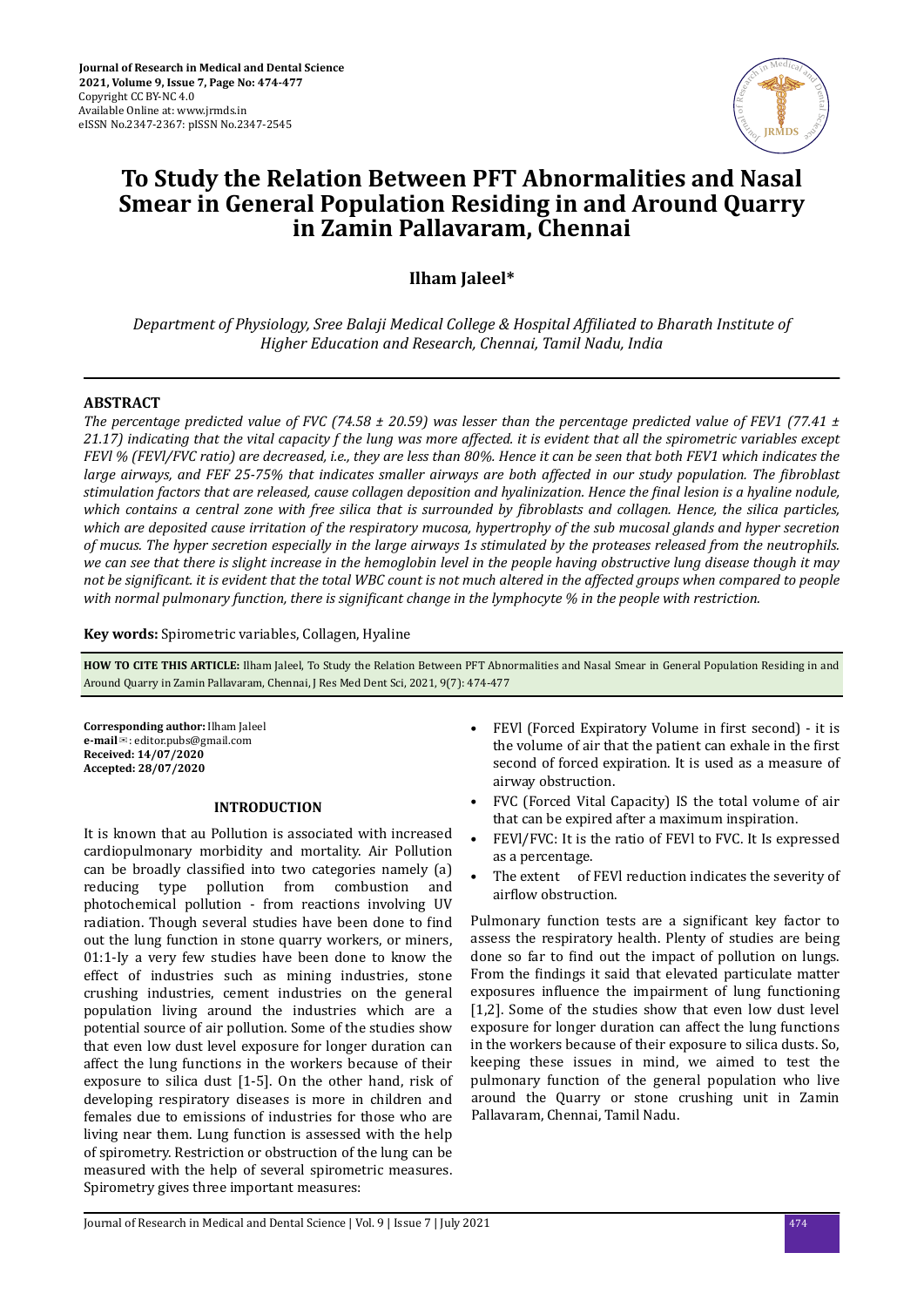#### **METHODOLOGY**

#### **Study design**

This study was carried out m the Department of Physiology, Sree Balaji Medical College and Hospital. We recruited 60 subjects who were residents of Zamin Pallavaram, Chennai. Study was conducted after obtaining approval from the Institutional Ethical Committee. Questionnaire was given to all subjects to obtain information regarding family history, history of allergic rhinitis, duration of stay in that, rea. A wellinformed consent was obtained from all those who participated in the study. Pulmonary function tests, blood investigations and nasal smear was all done on the same day.

The subjects were included in the study based on the following inclusion and exclusion criteria.

#### **Inclusion criteria**

- They must be residents of Zamin Pallavaram.
- Age group: 20-60 years of age.

## **Exclusion criteria**

- Smokers.
- h/o of tuberculosis.
- any acute respiratory illness.
- H/o recent surgeries.
- Pregnant women.
- h/o hypertension.
- h/o hernia.
- h/o cardiovascular diseases.
- h/o COPD.
- h/o Interstitial Lung diseases.

A study population of age group 20-60 years were included. The blood samples collected were analysed for the biochemical (RBC, TC, DC) and pathological (Hb¾, MCV, MCH, MCHC, PCV) blood parameters then pulmonary function test was performed by measuring FEVI (Forced Expiratory Volume in first second). Nasal smear was also collected and stained to observe neutrophils and eosinophils.

## **Statistics**

All the values were expressed and Mean ± SD. The various spirometry variables namely FEY1, FYC, FY1/FYC ratio (FEY 1%), PEFR, FEF 25-75 were compared between the predicted value and measured value using the two-tailed unpaired t test. One-way ANOYA was done to find the significant difference between the various parameters of haematological indices with the pulmonary function abnormalities. Post Hoc analysis was also done.

#### **RESULTS**

Table 1 shows the comparison of pulmonary function abnormalities with various haematological indices. It is evident from the table there is not much change in the RBC count between the people having normal lung function and those having abnormalities. However, the Hb% is found to be increased in those having obstructive lung disease. Also, highly significant change in MCV is seen people with restrictive lung disease. Similarly, the changes in MCHC are also highly significant in people with restrictive lung disease. The PCV is also found to significantly change m the group of people having restrictive lung disease. Table 2 displays the various spirometry variables namely FEV 1, FVC and FEV1% and flow rates namely PEFR, FEF 25-75% of the study population. All the values have been expressed in mean ± standard deviation. Unpaired two tailed t-test was used to find the significance. We can observe that except FEVl/FVC (i.e., FEVl %), all other parameters are decreased i.e., <80%.

| <b>PFT</b> changes | <b>RBC COUNT (4.5-5.5)</b><br>millions/cu.mm.) | $Hb3/4$ (12-16) gm/dl | MCV fl (78-96 fl) | MCH pg (27-33 pg) | MCH C gm/di (30-37<br>gm/di) | PCV % (40-47%) |
|--------------------|------------------------------------------------|-----------------------|-------------------|-------------------|------------------------------|----------------|
| Normal             | $4.6 \pm 0.42$                                 | $12 \pm 1.8$          | $80 \pm 11$       | $26 \pm 3.1$      | $34 \pm 4$                   | $45 \pm 5.6$   |
| Obstructive        | $4.9 \pm 1.00$                                 | $14 \pm 3 - 1$        | $82 \pm 4.2$      | $28 \pm 2.1$      | $34 \pm 2$                   | $40 \pm 1.0$   |
| Restrictive        | $4.9 \pm 0.45$                                 | $12 \pm 1.3$          | $90 \pm 13**$     | $26 \pm 2.5$      | $30 \pm 3.9$ **              | $42 \pm 4.9*$  |
| Mixed              | $4.5 \pm 0.46$                                 | $13 \pm 2.2$          | $81 \pm 10$       | $28 \pm 3.4$      | $34 \pm 2$                   | $38 \pm 3.8$   |

## **Table 2: Spirometry variables and flow rates of study population.**

| <b>Parameters</b>       | <b>Predicted value</b> | <b>Measured value</b> | Percentage predicted |
|-------------------------|------------------------|-----------------------|----------------------|
| FEVI(L)                 | $2.18 \pm 0.52$        | $1.66 \pm 0.64$       | $77.41 \pm 21.17*$   |
| FVC(L)                  | $2.61 \pm 0.59$        | $96 \pm 0.76$         | $74.58 \pm 20.59*$   |
| FEVI/FVC ratio (FEVI %) | $90.87 \pm 22.99$      | $85.85 \pm 141$       | $102.55 \pm 37.99$   |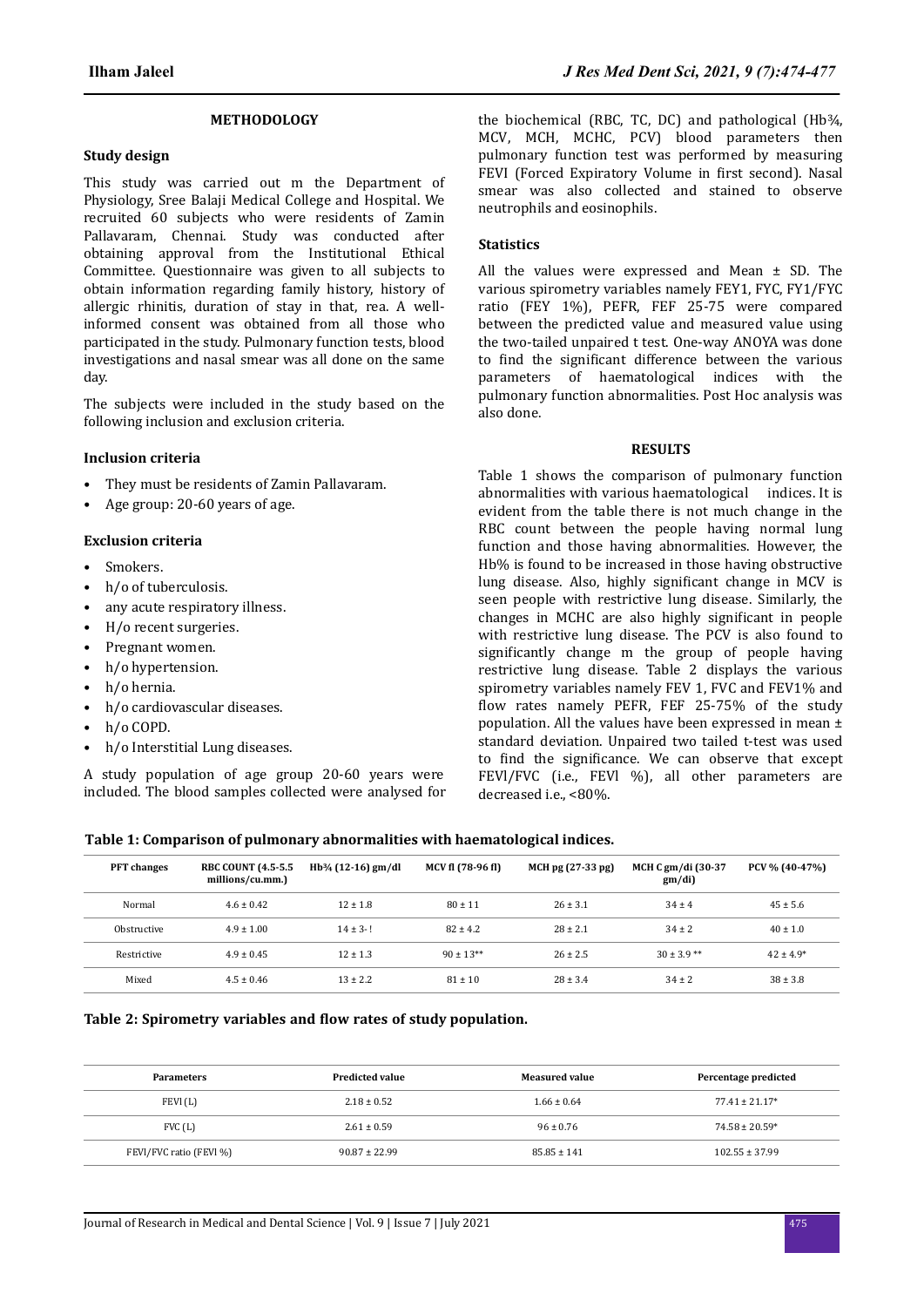| PEFR (L/S)             | $6.73 \pm 1.17$ | $4.77 \pm 1.53$ | $75.62 \pm 22.88*$ |  |  |  |
|------------------------|-----------------|-----------------|--------------------|--|--|--|
| $FEF2s-1s$             | $3.07 \pm 0.65$ | $2.21 \pm 1.08$ | $71.87 \pm 34.20*$ |  |  |  |
| *-Significant (p<0.05) |                 |                 |                    |  |  |  |

No significant change in the total WBC count is seen between those having normal pulmonary function and those having abnormal pulmonary function. However, there is significant change in the Lymphocyte % between the restrictive group and others. Other parameters like neutrophil, eosinophil, basophil, and monocytes showed no significant changes (Figures 1-3).



**Figure 1: Neutrophil count.**



**Figure 2: Total WBC count.**



**Figure 3: Eosinophil count.**

# **DISCUSSION**

Percentage predicted value of various spirometry valuables were found to be less than 80% except FEVl%. The percentage predicted value of FVC (74.58  $\pm$  20.59) was lesser than the percentage predicted value of FEV1  $(77.41 \pm 21.17)$  indicating that the vital capacity f the lung was more affected, which is s like previous studies done [3,4]. This shows that restrictive lung disease was more prevalent in our study population these results are in concurrent with previous studies which stated that nasal cytogram for eosinophilia is equally efficient in

diagnosing allergic respiratory diseases and that it can be used as an alternative to periphesmear for eosinophilia which in invasive.

An-Soo Jang demonstrated that the bronchial hyperresponsiveness may be due to nasal eosinophilic inflammation. In our study, Nasal smear was positive for two out of three subjects who had obstructive lung disease. Those who had restrictive lung disease were negative for nasal smear for eosinophils and the cytology had predominantly neutrophils.

There was significant difference in the lymphocyte  $%$  the restrictive group indicating the role of chronic inflammation in the pathogenesis of restriction. However, the difference in eosinophil  $%$  was non-significant. The allergic response in obstructive lung disease was evident by the presence of eosinophils in nasal smears [6-10].

Hence it can be concluded that residing near quarry or stone crushing unit may affect the pulmonary function while the pulmonary function abnormalities may be reflected by changes in the blood parameters and that the type of abnormality may be linked to the duration of exposure to the quarry dust.

#### **FUNDING**

No funding sources.

# **ETHICAL APPROVAL**

The study was approved by the Institutional Ethics Committee.

# **CONFLICT OF INTEREST**

The authors declare no conflict of interest.

# **ACKNOWLEDGMENTS**

The encouragement and support from Bharath Institute of Higher Education and Research, Chennai, is gratefully acknowledged. For provided the laboratory facilities to carry out the research work.

# **REFERENCES**

- 1. Committee of the Environmental and Occupational Health Assembly of the American Thoracic Society: Health effects of outdoor air pollution. Am J Respir Crit Care Med 1996; 153:3-50.
- 2. Hoek G, Dockery DW, Pope A, et al. Association between PM 10 and decrements in peak expirtory flow rates in children: Reanalysis of data from 5 panel studies. Eur Respir J 1998; 11:1307-1311.